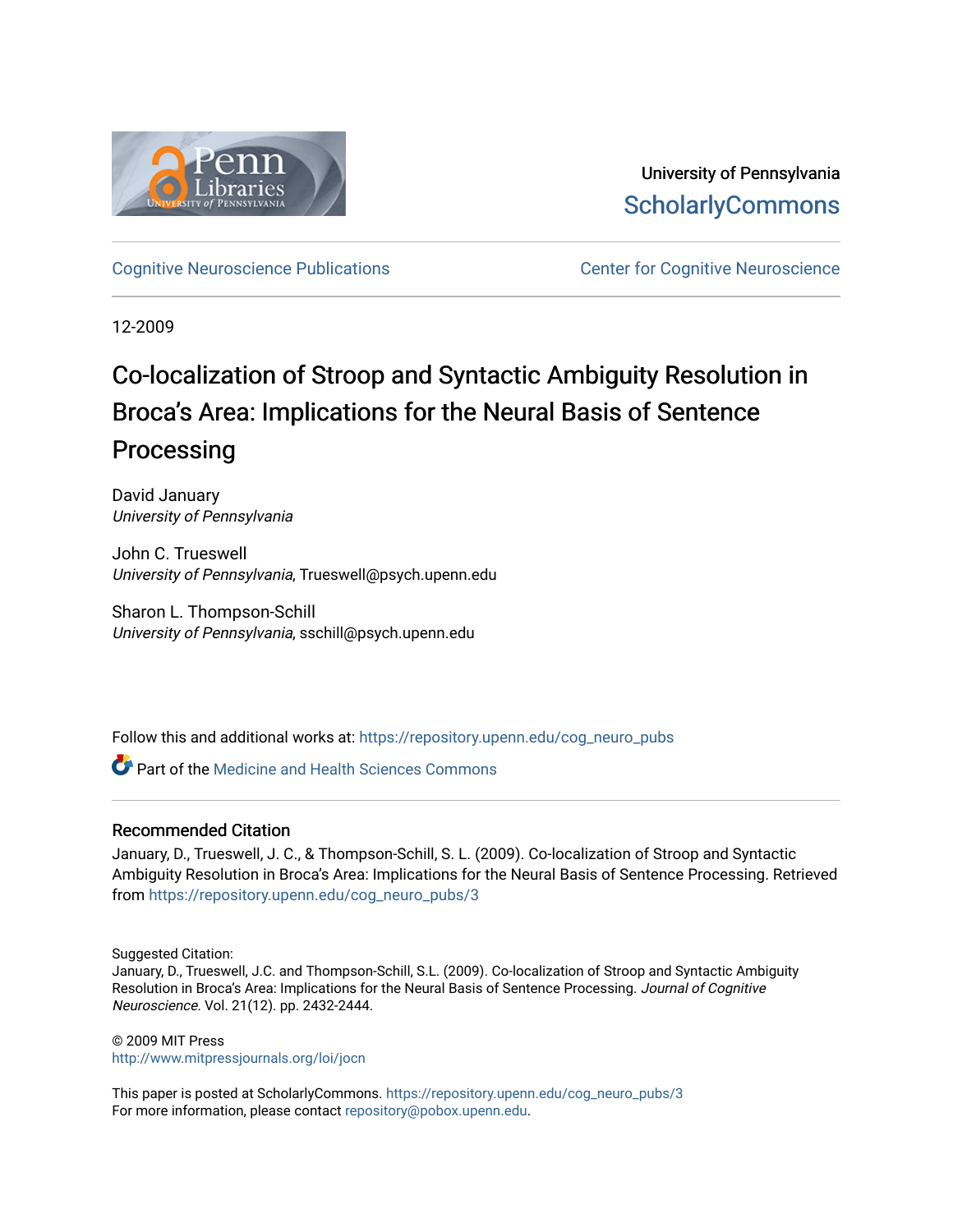# Co-localization of Stroop and Syntactic Ambiguity Resolution in Broca's Area: Implications for the Neural Basis of Sentence Processing

# Abstract

For over a century, a link between left prefrontal cortex and language processing has been accepted, yet the precise characterization of this link remains elusive. Recent advances in both the study of sentence processing and the neuroscientific study of frontal lobe function suggest an intriguing possibility: The demands to resolve competition between incompatible characterizations of a linguistic stimulus may recruit top–down cognitive control processes mediated by prefrontal cortex. We use functional magnetic resonance imaging to test the hypothesis that individuals use shared prefrontal neural circuitry during two very different tasks—color identification under Stroop conflict and sentence comprehension under conditions of syntactic ambiguity—both of which putatively rely on cognitive control processes. We report the first demonstration of within-subject overlap in neural responses to syntactic and nonsyntactic conflict. These findings serve to clarify the role of Broca's area in, and the neural and psychological organization of, the language processing system.

# **Disciplines**

Medicine and Health Sciences

# **Comments**

Suggested Citation:

January, D., Trueswell, J.C. and Thompson-Schill, S.L. (2009). Co-localization of Stroop and Syntactic Ambiguity Resolution in Broca's Area: Implications for the Neural Basis of Sentence Processing. Journal of Cognitive Neuroscience. Vol. 21(12). pp. 2432-2444.

# © 2009 MIT Press

<http://www.mitpressjournals.org/loi/jocn>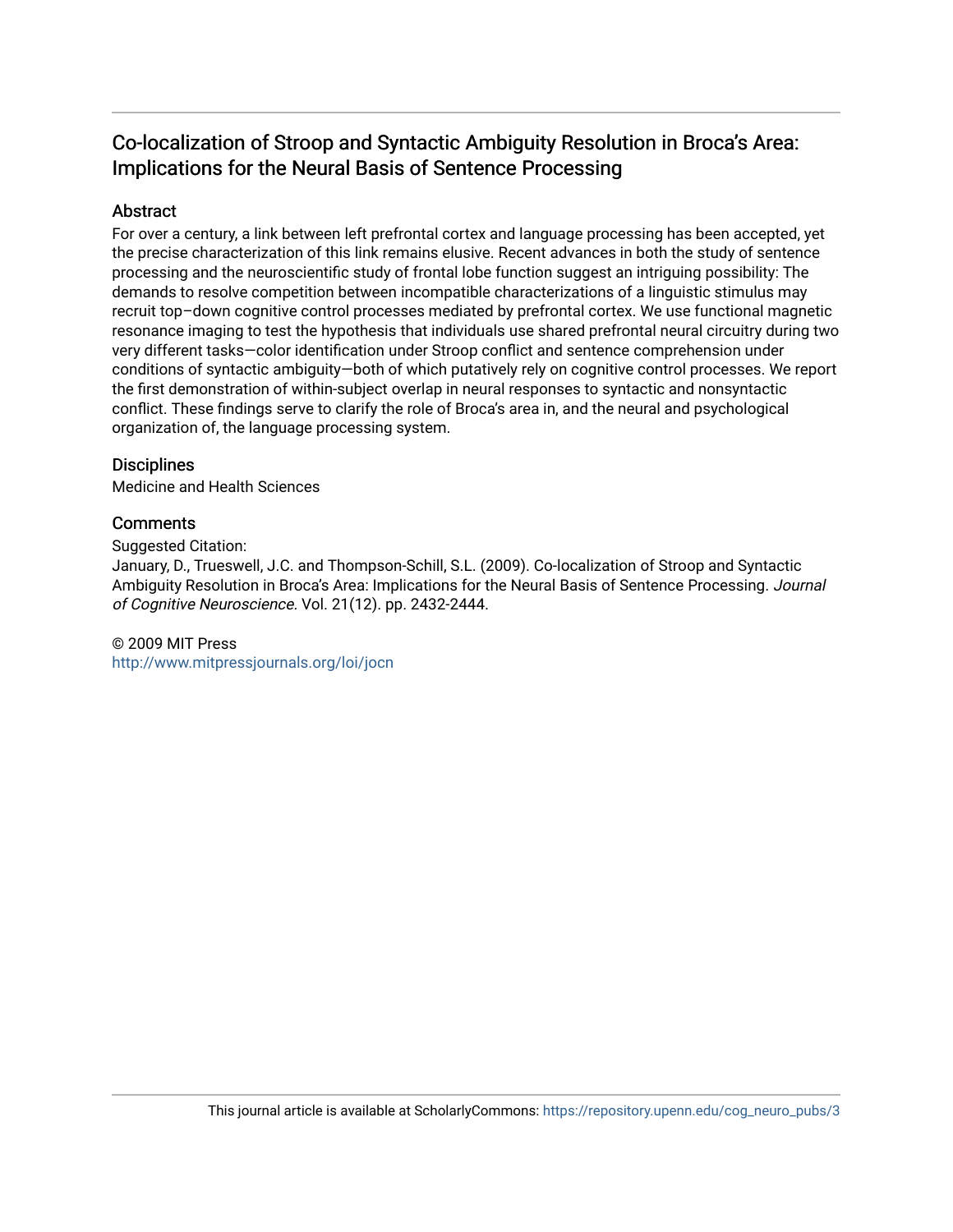# Co-localization of Stroop and Syntactic Ambiguity Resolution in Broca's Area: Implications for the Neural Basis of Sentence Processing

David January, John C. Trueswell, and Sharon L. Thompson-Schill

## Abstract

 $\blacksquare$  For over a century, a link between left prefrontal cortex and language processing has been accepted, yet the precise characterization of this link remains elusive. Recent advances in both the study of sentence processing and the neuroscientific study of frontal lobe function suggest an intriguing possibility: The demands to resolve competition between incompatible characterizations of a linguistic stimulus may recruit top–down cognitive control processes mediated by prefrontal cortex. We use functional magnetic resonance imaging to test the hypothesis that individuals use shared prefrontal neural circuitry during two very different tasks—color identification under Stroop conflict and sentence comprehension under conditions of syntactic ambiguity—both of which putatively rely on cognitive control processes. We report the first demonstration of within-subject overlap in neural responses to syntactic and nonsyntactic conflict. These findings serve to clarify the role of Broca's area in, and the neural and psychological organization of, the language processing system.  $\blacksquare$ 

# INTRODUCTION

What mechanisms are involved in understanding sentences? What mechanisms enable us to change or override our characteristic responses to a given situation? A recent proposal (Novick, Trueswell, & Thompson-Schill, 2005) suggests that some of these mechanisms might be shared. The work presented here addresses this question using functional magnetic resonance imaging.

When perceiving or interacting with the world, multiple interpretations of a stimulus are often available. Cognitive control refers to the ability to mediate among these incompatible, competing representations in a goalor context-relevant manner. A growing body of research associates such control mechanisms with the prefrontal cortex (Badre & Wagner, 2007; Feredoes, Tononi, & Postle, 2006; Miller & Cohen, 2001). At the most general level, these and related studies indicate that prefrontal regions selectively respond to situations of conflict, in which task-specific characterizations of an input are at odds with other characterizations. As proposed by Kan and Thompson-Schill (2004b), a mechanism analogous to that described by the biased competition model for visual selective attention (Desimone & Duncan, 1995) might serve to modulate more abstract (or conceptual) representations.

As an example of the biased competition mechanism operating in higher-order cognition, Thompson-Schill, D'Esposito, and Kan (1999) reported that activity in the

posterior left inferior frontal gyrus (PLIFG, specifically Brodmann's area 44) was associated with demands to regulate competition among multiple semantic representations: When subjects generated a verb associated with a noun, the PLIFG was less active in response to those nouns for which they had previously generated a verb, but more active to nouns for which they had previously generated a color. This pattern contrasted with the temporal lobe, where activation was reduced for the second presentation of the noun regardless of the prior task. This pattern suggests that although the retrieval of the semantic information associated with the noun was facilitated by a second presentation (indicated by decreased activation in the temporal lobe), the need for control to override active but task-irrelevant semantic information was increased (indicated by the increased PLIFG activation). Similar findings of PLIFG activity in response to the need to manipulate the activity of task and stimulus representations appear in other domains, such as proactive interference resolution in simple memory tasks (Jonides & Nee, 2006; Nelson, Reuter-Lorenz, Sylvester, Jonides, & Smith, 2003; Jonides, Smith, Marshuetz, Koeppe, & Reuter-Lorenz, 1998) and the Stroop task, where participants must bias attention toward the color representation of a printed word instead of its meaning (Milham et al., 2001).

The region within the PLIFG that is commonly associated with increasing cognitive control demands is the same brain region that has historically been referred to as Broca's area (BA 44 and 45). In keeping with this long-standing University of Pennsylvania linguistic association, many studies have characterized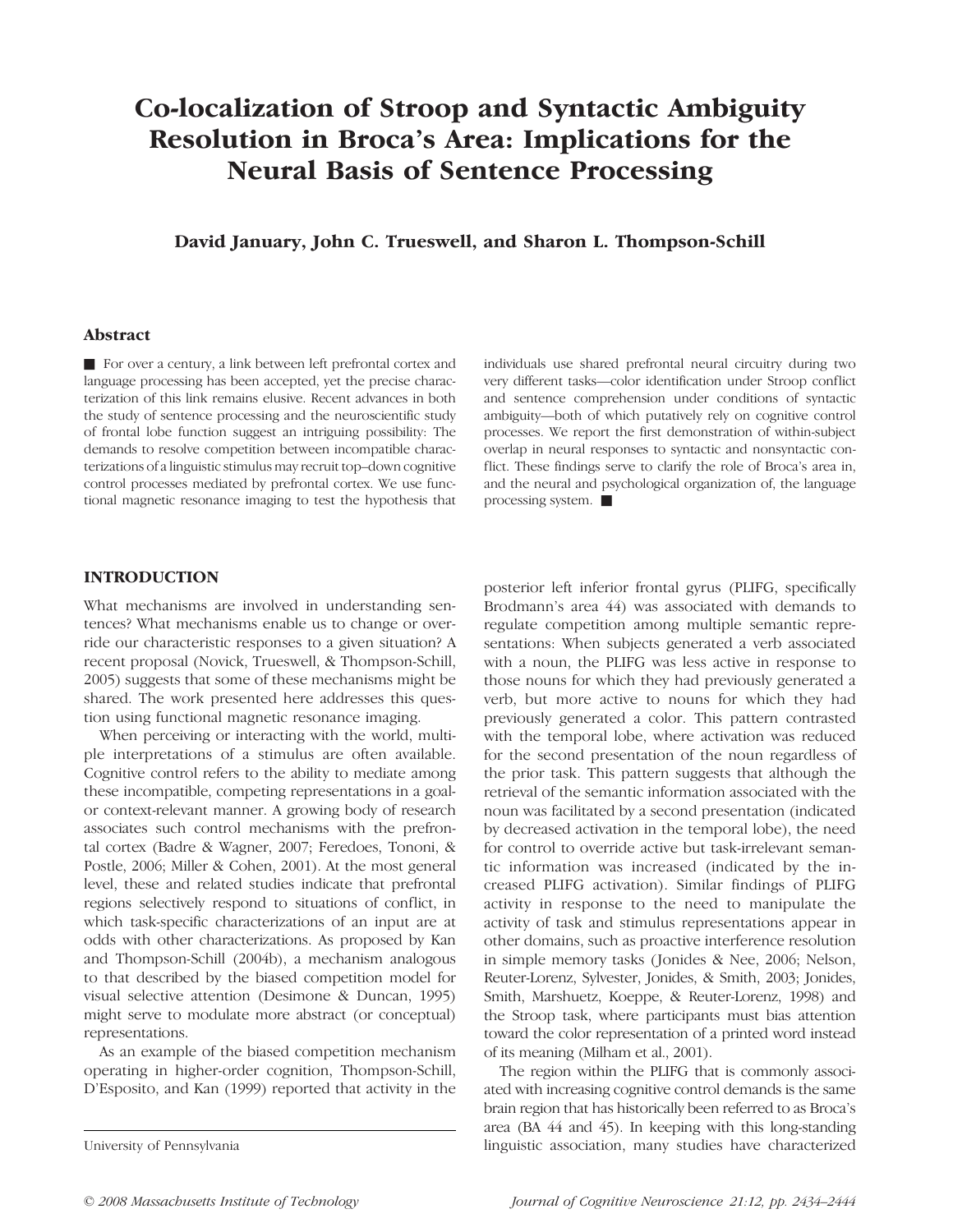activation in Broca's area as the result of syntactic and/or morphological processing (e.g., Sahin, Pinker, & Halgren, 2006; Musso et al., 2003; Grodzinsky, 2000). For instance, processing more syntactically complex sentences, such as center-embeddings or object-relative clauses, has been shown to elicit greater Broca's area activity (Caplan, Alpert, & Waters, 1998, and references therein). Such findings have been taken as evidence for Broca's area as the seat of syntactic working memory or syntactic representations themselves.

Such syntactic accounts of Broca's area have difficulty incorporating findings from the cognitive control literature, especially given that many of the cognitive control tasks do not require syntactic processing. Recently, Novick et al. (2005) offered a unifying account of these findings by noting that sentence processing may frequently require cognitive control. Sentence processing research has shown that readers and listeners take into account probabilistic evidence from a variety of domains when they structure and interpret an incoming sentence, including frequency of alternative structures in which a word appears (Snedeker & Trueswell, 2004; Trueswell, 1996), fit between a noun's attributes and the role it must play in an event (Garnsey, Pearlmutter, Myers, & Lotocky, 1997), and even the referential context in which the sentence is heard (Trueswell, Sekerina, Hill, & Logrip, 1999; Tanenhaus, Spivey-Knowlton, Eberhard, & Sedivy, 1995; Altmann & Steedman, 1988; Crain & Steedman, 1985). These different evidential sources modulate the activation of representations of the sentence structure and interpretation, often with multiple representations being active simultaneously, with representations receiving support early on sometimes turning out to be incorrect. Cognitive control may be necessary in these situations to bias attention toward one representation and away from another (for further discussion, see Novick et al., 2005). Consistent with this view are past findings from the fMRI and patient literature showing an important role for the PLIFG in ambiguity resolution in discrimination of phonetic categories (Blumstein, Myers, & Rissman, 2005), word sense ambiguity (Bedny, McGill, & Thompson-Schill, 2008; Bedny, Hulbert, & Thompson-Schill, 2007; Mason & Just, 2007; Zempleni, Renken, Hoeks, Hoogduin, & Stowe, 2007; Rodd, Davis, & Johnsrude, 2005), and syntactic ambiguity (e.g., Mason, Just, Keller, & Carpenter, 2003).

Taken together, these literatures suggest that syntactic and nonsyntactic conflict resolution rely on general cognitive control mechanisms subserved by the PLIFG. It is possible, however, that there exists specialization within the PLIFG for different types of conflict and/or different types of linguistic operations. Recent anatomical investigations of the structure of Broca's area indicate that there are at least three and possibly four distinct cytoarchitectural patterns (i.e., ''areas'') within this region of cortex (Amunts et al., 1999). Indeed, there is some controversy regarding whether the localization

of cognitive control abilities is in the PLIFG or instead in the caudally adjacent left inferior frontal junction (Derrfuss, Brass, Neumann, & von Cramon, 2005; Derrfuss, Brass, & von Cramon, 2004). Additionally, there are several proposals for a specialization by content within the PLIFG, with, for example, some regions responsible for semantic processing and some regions responsible for phonological processing (e.g., Devlin & Watkins, 2007; Gough, Nobre, & Devlin, 2005; Fiez, 1997; although see Barde & Thompson-Schill, 2002). In light of these facts, we decided to examine the extent to which substantially different sorts of conflict co-localize within BA 44/45 within each individual, rather than relying on previous descriptions of task localization.

Here we explore this possibility by looking for fMRI signatures of cognitive control during the comprehension of ambiguous sentences in a visual referential context. Specifically, we presented sentences containing a prepositional phrase (PP) that could either denote an instrument with which to carry out an action or serve as a modifier describing the object to act on. We varied the scene to modify contextual support for each analysis, thereby creating a parametric manipulation of the amount of conflict among the interpretations, as in Figure 1. The weakest level of the series pairs a syntactically unambiguous sentence (using a relative clause instead of a PP) in condition S1 with a context containing no good instruments for the verb. The next level, condition S2, introduces the ambiguous PP with the same context. The strongest level, condition S3, changes the context to include a good instrument of the verb, lending support to an instrument analysis of the PP. If cognitive control mechanisms are deployed during syntactic ambiguity resolution, this situation would require cognitive control to bias activation away from the instrument interpretation when bottom–up information increases such activation.

It is an open question how domain general the proposed PLIFG conflict resolution might be. The bulk of the neuroimaging work, to date, advocating for such a view of PLIFG function has been concerned with control of semantic memory (e.g., Badre & Wagner, 2007; Kan & Thompson-Schill, 2004a; Thompson-Schill et al., 1999) or working memory (e.g., Feredoes et al., 2006; Jonides & Nee, 2006). To explore the breadth of the proposed conflict resolution mechanism, we also generated a parametric series of conflict in the referential domain. The weakest level, condition R1, is identical to S1. Condition R2 introduces a temporary ambiguity for the referent of the noun used in the sentence by introducing another potential referent (but crucially keeps the sentence syntactically unambiguous). Condition R3 extends the referential ambiguity yet further in time by making the final word in the relative clause the only distinguishing characteristic (where the existence of the relative clause itself in R2 can serve to disambiguate). The proposed cognitive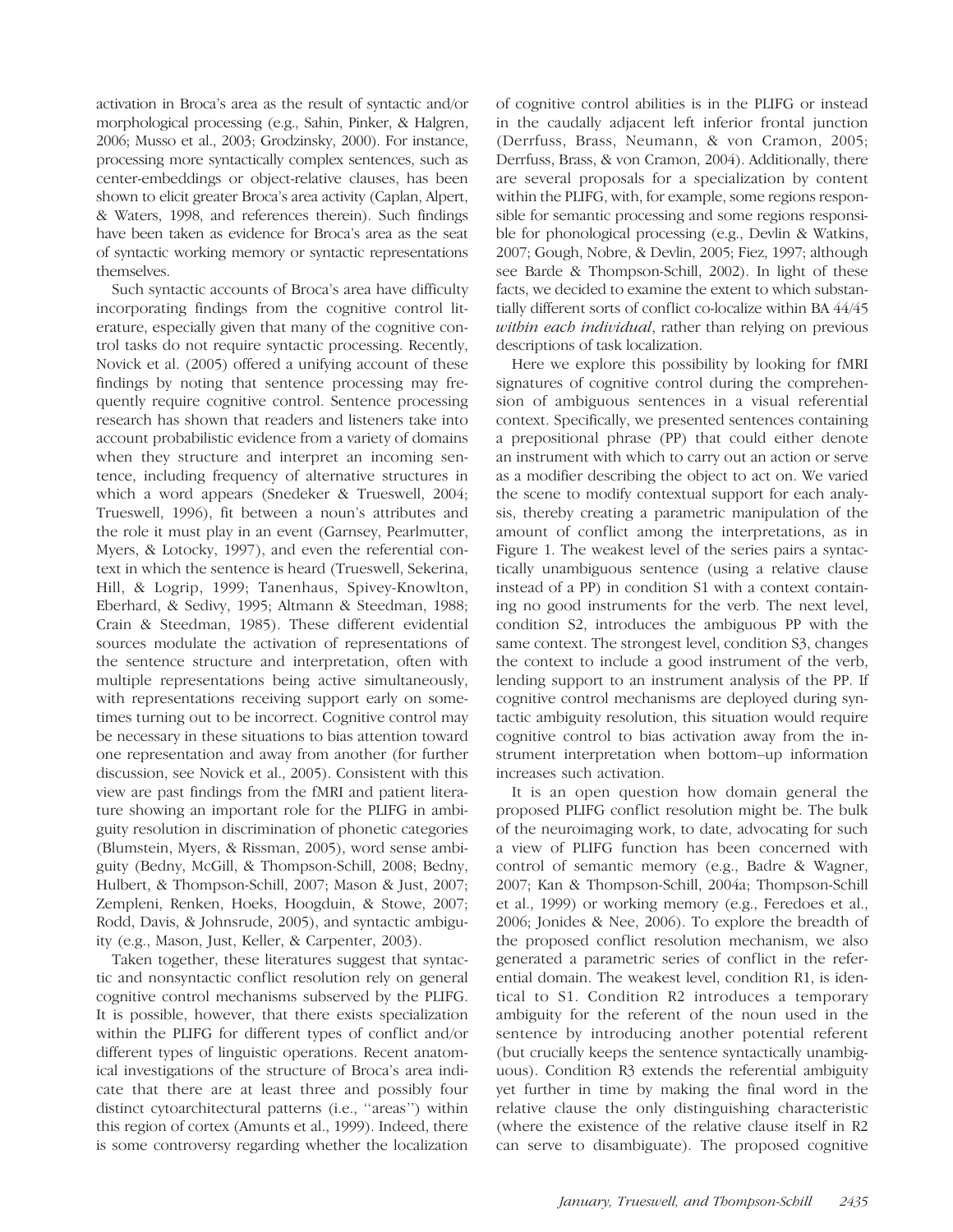Figure 1. Sample visual display accompanying each sentence for each condition. See text for description of each trial.



control mechanism would operate in these conditions to push the system to choose a referent when the bottom– up information is insufficient to do so (Botvinick, Braver, Barch, Carter, & Cohen, 2001).

We additionally administered the Stroop task, long recognized as a prototypical cognitive control task, to look for co-localized activity within each subject. Specifically, we administered the modified Stroop task from Milham et al. (2001). In this task, subjects use a button box to indicate the color that a word is displayed in, with only three buttons available. The response set is therefore limited to only three colors. The words subjects see fall into four conditions. In the first, the responseineligible incongruent condition, the printed word corresponds to a color not in the response set, which creates conflict at the level of the representation of the stimulus. In the second, the response-eligible incongruent condition, the printed word corresponds to a color that is in the response set, which creates conflict at both the representational level and also the response level. These incongruent conditions are compared to a neutral condition in which the distracting word is a length- and frequency-matched noncolor term. This design allows for the isolation of conflict at the representational level, the level at which we predict conflict during language processing (see also Badre & Wagner,  $2006$ ).<sup>1</sup>

# METHODS

# **Participants**

Seventeen members of the University of Pennsylvania community (11 women; aged from 18.5 to 34.5 years) participated in the study. All were right handed, had normal or corrected-to-normal vision, had no history of head trauma, were not on psychoactive medications, and spoke only English through the age of 5. Participants were paid \$20/hr for participation.

# Stimuli

# Sentence Comprehension Task

Sentence comprehension stimuli were photographs of toy objects on a neutral background paired with recorded instructions directing the participant to act on the objects in the photographs. Target stimuli consisted of 150 sentence–picture pairings divided evenly among five conditions designed to parametrically manipulate the degree of conflict: In the weak conflict condition (S1), a syntactically unambiguous sentence such as "clean the pig that has the leaf" was paired with a picture of a pig holding a leaf, sitting next to a rock (see Figure 1). For the middle level of conflict (S2), the target sentence was replaced with an instruction containing a PP attachment ambiguity (''clean the pig with the leaf''), where the PP denotes either an instrument of the verb (meaning ''use the leaf to clean the pig'') or a modifier of the noun (meaning ''clean the pig that has the leaf''). In both S1 and S2, the other objects on screen were poor instruments of the verb (Snedeker & Trueswell, 2004), thus providing poor support for the instrument interpretation of the PP. For Level 3 of syntactic conflict (S3), the second object (the rock) was replaced with a good instrument of the verb (a sponge), providing contextual support for the instrument interpretation of the PP. Because all the target verbs were biased to appear with a subsequent PP denoting an instrument (Snedeker & Trueswell, 2004), this series increased conflict by increasing the support for, and therefore activation of, an instrument interpretation of the sentence from incompatible (S1) to strongly contextually supported (S3). Normative data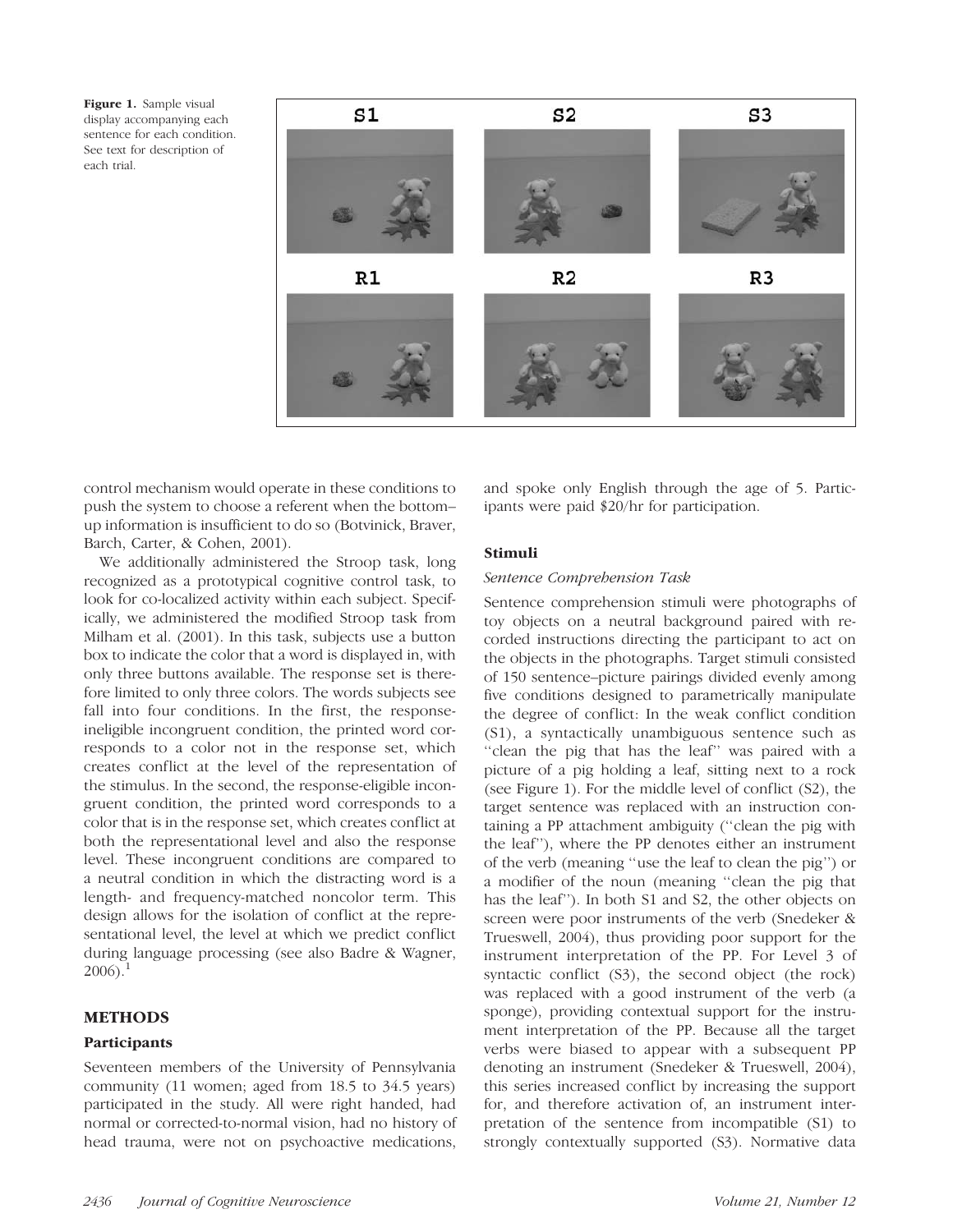collected from an independent group of subjects instructed to act out these instructions ( $n = 30$ ) confirm that these trials elicited both interpretations of the ambiguity, with greater conflict as the proportion of responses consistent with the instrument interpretation of the PP increased with level  $(S1 = 11\%; S2 =$  $38\%$ ;  $S3 = 48\%$ ). All other actions were modifier actions (in which the participant used his or her hand to act on the object rather than using the instrument). These norming data also demonstrate that our stimuli were not disambiguated by prosody. The speaker who recorded our stimuli was trained to avoid major prosodic breaks, and thus, avoid disambiguation (e.g., Snedeker & Trueswell, 2003).

For the referential conflict series, the weak conflict condition (R1) was identical to S1. For the middle level of referential conflict (R2), the second object (the rock) was replaced with another animal of the same category that was not holding anything (another pig). This introduced a temporary referential ambiguity for the phrase ''the pig,'' which was resolved when the sentence continued ''that has,'' indicating that the target was an animal holding something. For the strongest level of referential conflict (R3), the second animal also held something, delaying the disambiguation of the referent of ''the pig'' until the last word of the sentence is encountered (''the leaf'' vs. ''the rock'').

Each subject saw all target trials in all conditions.

Because the target trials always directed the subject to act on an animal holding an object, we included 124 filler trials that were designed to direct the subject to act on animals not holding anything and also on inanimate objects to maintain unpredictability (and thus ambiguity) in the target trials. Finally, on 31 catch trials, the target of the action described by the sentence was not present in the picture (see Procedure).

#### Stroop Task

Items for the Stroop task were based on those of Milham et al. (2001). Responses were made via a button box and were restricted to yellow, green, and blue. Stimuli were composed of four types: response-eligible conflict, response-ineligible conflict, and two groups of neutral trials. In response-eligible conflict trials, the distracting word denoted a color that was a potential response (i.e., YELLOW, GREEN, or BLUE). In responseineligible trials, the distracting word denoted a color that was not a potential response (i.e., ORANGE, BROWN, or RED). This manipulation allows for the separation of conflict at a response level, where the meaning of the printed word might lead a participant to push a wrong button, and conflict at the representational level, where the meaning of the printed word is not in the response set but still competes with the font color. Neutral trials were composed of noncolor terms

length- and frequency-matched for the terms used in the conflict trials. For example, the words PLENTY, HORSE, and DEAL were paired with the response-eligible incongruent trials (and are henceforth called response-eligible neutral) and the words FARMER, STAGE, and TAX were paired with the response-ineligible trials (and henceforth called response-ineligible neutral). For all conditions, the font color was part of the target response set.

#### Procedure

Subjects completed the sentence comprehension task first, divided into four imaging runs each lasting approximately 10 min. $^{2}$  Order of presentation of conditions (including null events) was pseudorandomized for each subject, optimized for statistical power by OptSeq, with the constraint that no two conditions involving the same item appeared within six items of each other. Subjects were told to listen to the sentences and imagine carrying out the actions on the pictured objects as vividly as possible. They were told that they would occasionally encounter an instruction they could not carry out because an object would be missing from the picture and to push a button on the response pad when this occurred (catch trials). Each trial lasted 6 sec (two TRs) to allow adequate time to imagine carrying out the task. Stimulus presentation was controlled by E-Prime software (Psychology Software Tools). Subjects were shown two sample trials, including one catch trial, neither of which were used in the main experiment, before entering the magnet. After the sentence comprehension task, subjects completed the Stroop task, keeping as close as possible to the procedure in Milham et al. (2001). Trials in the Stroop task were arranged in a mixed blocked and event-related design such that subjects saw one block of 48 trials composed of only response-eligible conflict trials and neutral trials and then, following a 12-sec break, one block of 48 trials composed only of response-ineligible conflict trials and neutral trials. Within each block, the order of presentation of conditions was individually determined for each subject using OptSeq. Following another 12-sec break, these blocks were repeated, with new optimized sequences. As in Milham et al., the sequence of blocks was the same for all subjects.

In the scanner, sentences were played over Confon electrodynamic headphones and images projected onto a screen at the top of scanner bore, viewed on a mirror mounted on the head coil.

#### fMRI Image Acquisition

Following the acquisition of axial T1-weighted localizer images (TR =  $1620$  msec, TE =  $3$  msec, TI =  $950$  msec), gradient-echo, echo-planar fMRI was performed in 46 contiguous 3-mm axial slices (TR =  $3000$  msec, TE 30 msec,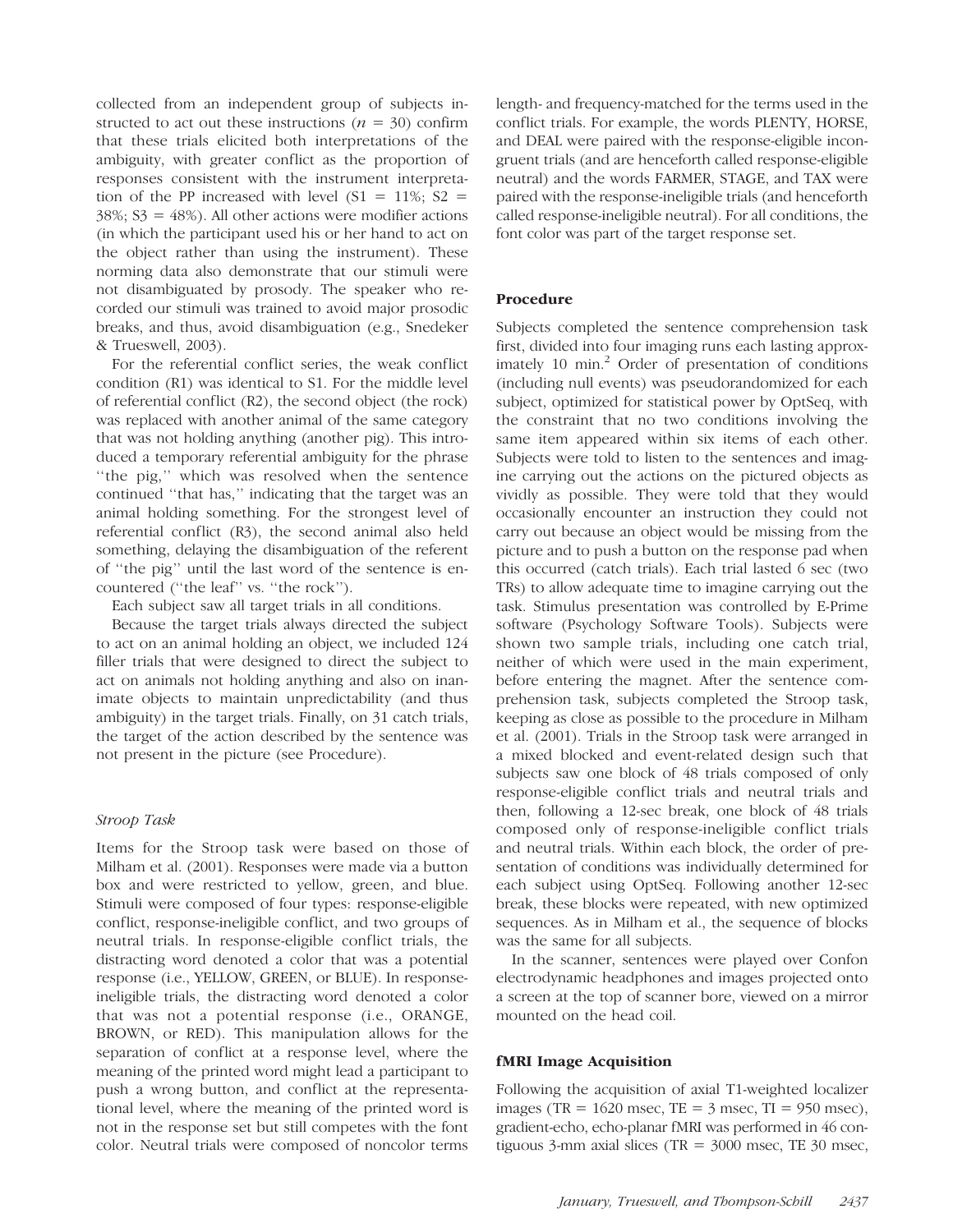64  $\times$  64 pixels, field of view = 19.2 cm, voxel size 3  $\times$  $3 \times 3$  mm) using a 3-T Siemens Trio system and an eight-channel array head coil. Twelve seconds preceded data acquisition in each run to approach steady-state magnetization.

#### Image Processing

Off-line data processing was performed using VoxBo software (www.voxbo.org). After image reconstruction, normalization, and motion correction, the data were sinc interpolated in time to correct for the fMRI acquisition sequence and spatially smoothed with a kernel with FWHM of 3 voxels.

#### Image Analyses

At each voxel, general linear models modified for serially correlated error terms (Worsley & Friston, 1995) and containing estimates of intrinsic temporal autocorrelation (Aguirre, Zarahn, & D'Esposito, 1997) and a covariate capturing global signal variation were applied to data from both the sentence comprehension task and the Stroop task. The model for the sentence comprehension task included a covariate for each target condition, randomly assigning 15 of the 30 first-level conflict items to either the syntactic conflict series or the referential conflict series, as well as a covariate for catch trials and filler trials. Error trials (incorrectly pressing a button in response to an instruction that could be carried out, failing to press a button in response to a catch trial) were assigned to a common separate covariate.<sup>5</sup> For the Stroop task, we constructed a separate model that included covariates for each condition (response-eligible incongruent, neutral for response-eligible, responseineligible incongruent, neutral for response-ineligible) and a covariate for errors.

## Individualized ROI Definition

For all subjects, a language-related ROI for the sentence comprehension task was defined by isolating voxels that passed a threshold of  $F = 3.0$  for an F test testing for all six covariates simultaneously differing from zero (''The sentence comprehension ROI''). We then applied an anatomical constraint requiring voxels to fall in either pars opercularis or pars triangularis (BA 44/45) within the PLIFG. These anatomical regions were defined by manually selecting all voxels in opercularis and triangularis on high-resolution anatomical scans for each subject blind to the activation pattern within the subject. This resulted in one subject having no mask, and he was subsequently dropped from all sentence comprehension analyses. We did not include in this ROI voxels in the pars orbitalis (BA 47) as this region has been implicated in other types of cognitive control (Badre & Wagner, 2007).

Additionally, we defined two Stroop-related ROIs. The first (''the Stroop ROI'') was defined as those voxels in the PLIFG which passed a threshold of  $F = 3.0$  for all target Stroop conditions against baseline. Again, one subject did not have any voxels meeting this criterion and was dropped from analysis in it. Finally, to localize representational conflict, we isolated those regions of the PLIFG responsive in the Stroop task to responseineligible conflict (response-ineligible incongruent minus response-ineligible neutral), thresholding at  $t = 1.8$ (''the representational conflict ROI'').

Summary statistics for the ROIs are presented in Table 1.

#### Whole-brain Analysis

To test for the specificity of our co-localization effects, we conducted a post hoc random effects analysis of the incongruent minus neutral contrast and tested for effects of the syntactic and referential manipulations using all regions that passed a threshold of  $t = 3.25$  ( $p < .01$ , uncorrected) with a minimum cluster size of 15 voxels (see Table 3 for a list of region locations and Figure 4 for the location of two particularly relevant ROIs). These regions derived from the group-level analysis were used as ROIs parallel to the individualized ROIs used in the analyses described above.

## **RESULTS**

#### Behavioral Results

In the sentence comprehension task, all subjects correctly responded to at least 74% of catch trials. All target

Table 1. The Size of Each of the Individualized ROIs Used in the Analysis

| ROI                             | $\boldsymbol{n}$ | Mean<br>Voxels (SD) Voxels Voxels Voxels | Median Min. |      | Max. |
|---------------------------------|------------------|------------------------------------------|-------------|------|------|
| Sentence<br>comprehension       | 16               | 142 (102)                                | 145.5       | - 10 | 328  |
| Stroop                          | 16               | 189 (226)                                | 81          | 6    | 633  |
| Representational 17<br>conflict |                  | 73 (71)                                  | 72          | 1    | 253  |

The sentence comprehension ROI was defined as those voxels in the PLIFG that exhibited an F score greater than or equal to 3 for a contrast of all target conditions (R1, R2, R3, S1, S2, S3) compared to fixation baseline. The Stroop ROI was defined as those voxels in the PLIFG that exhibited an F score greater than or equal to 3 for a contrast of all target Stroop conditions compared to fixation baseline. The representational conflict ROI was defined as those voxels in the PLIFG that exhibited a t score of 1.8 or greater for the contrast of responseineligible incongruent trials minus neutral trials in the Stroop task. For both the Sentence comprehension and Stroop ROIs, one subject did not have any voxels in PLIFG with an F greater than or equal to 3 and was dropped from all analyses in these regions.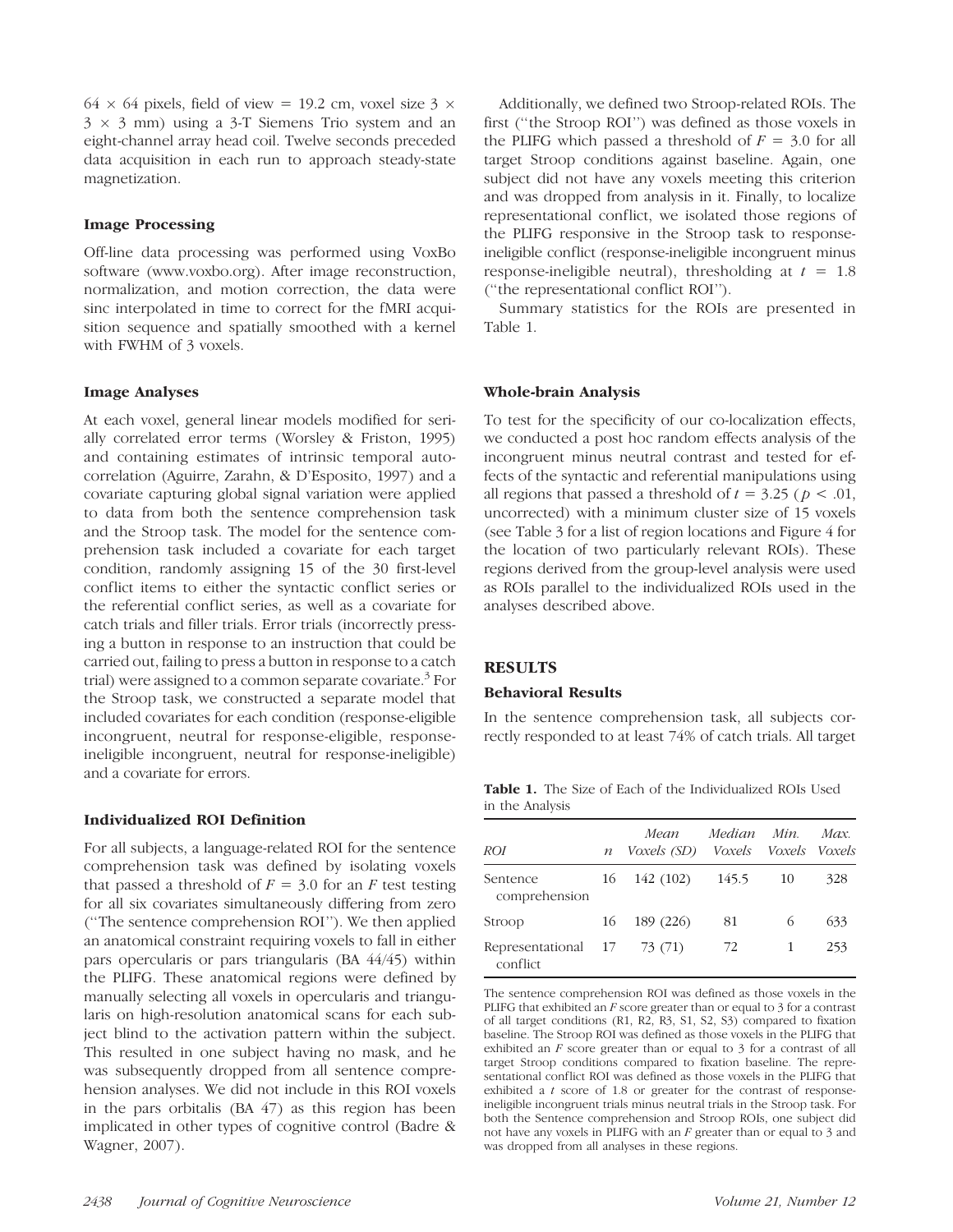trials on which a subject incorrectly pressed a button, less than 3% of trials in any target condition, were removed from subsequent analyses. The only behavioral measure for subjects in the scanner is the rate at which they press a button in response to a target instruction, indicating they incorrectly thought the instruction was impossible to follow. A repeated measures two-way ANOVA on the log-odds transform of this error rate with conflict type and level as factors revealed no significant effect of condition  $[F(1, 16) = 0.09, p > .7]$  or level  $[F(2, 16) = 0.09, p > .7]$  $32) = 1.67, p > .2$  on error rate.

In the Stroop task, all subjects responded correctly to 90% or more of trials. RTs (excluding errors) that were more than 3 SD above each subject's grand mean were trimmed to the cutoff value, affecting 0.2% of the data. Mean RTs (response-eligible/incongruent = 769; response-eligible/neutral = 670; response-ineligible/ incongruent = 719; response-ineligible/neutral =  $665$ ) were entered into a repeated measures  $2 \times 2$  ANOVA with response type (response-eligible, response-ineligible) and trial type (incongruent, neutral) as factors, revealing a main effect of trial type  $[F(1, 16) = 53.90, p < .01]$ , with no effect of response type  $[F(1, 16) = 1.85, p > .1]$ . Additionally, the ANOVA revealed a significant interaction between response type and trial type  $[F(1, 16) =$ 7.10,  $p < .05$ ], with eligible/incongruent trials slower than ineligible/incongruent  $[t(16) = 2.67, p < .05]$ .

#### fMRI Results

Results of the individualized ROI analysis are summarized in Figure 2 and Table 2. We found a nearly linear



Figure 2. Results for the ROI analysis, primary effects. (A) Map showing overlap across subjects for sentence comprehension ROI on a standardized brain. Color code indicates how many subjects had that voxel included in ROI. (B) Map showing overlap across subjects for representational conflict ROI on a standardized brain. Color code indicates how many subjects had that voxel included in ROI. (C) Mean beta estimates for each sentence comprehension target condition compared to fixation baseline in sentence comprehension ROI. Error bars indicate standard error of the mean. (D) Mean beta estimates for each conflict type in the Stroop task. E–Ne = Response-eligible incongruent minus neutral; I–Ni = Response-ineligible incongruent minus neutral. Inc–Neut: Incongruent (averaged over response eligibility) minus neutral. Error bars indicate standard error of the mean.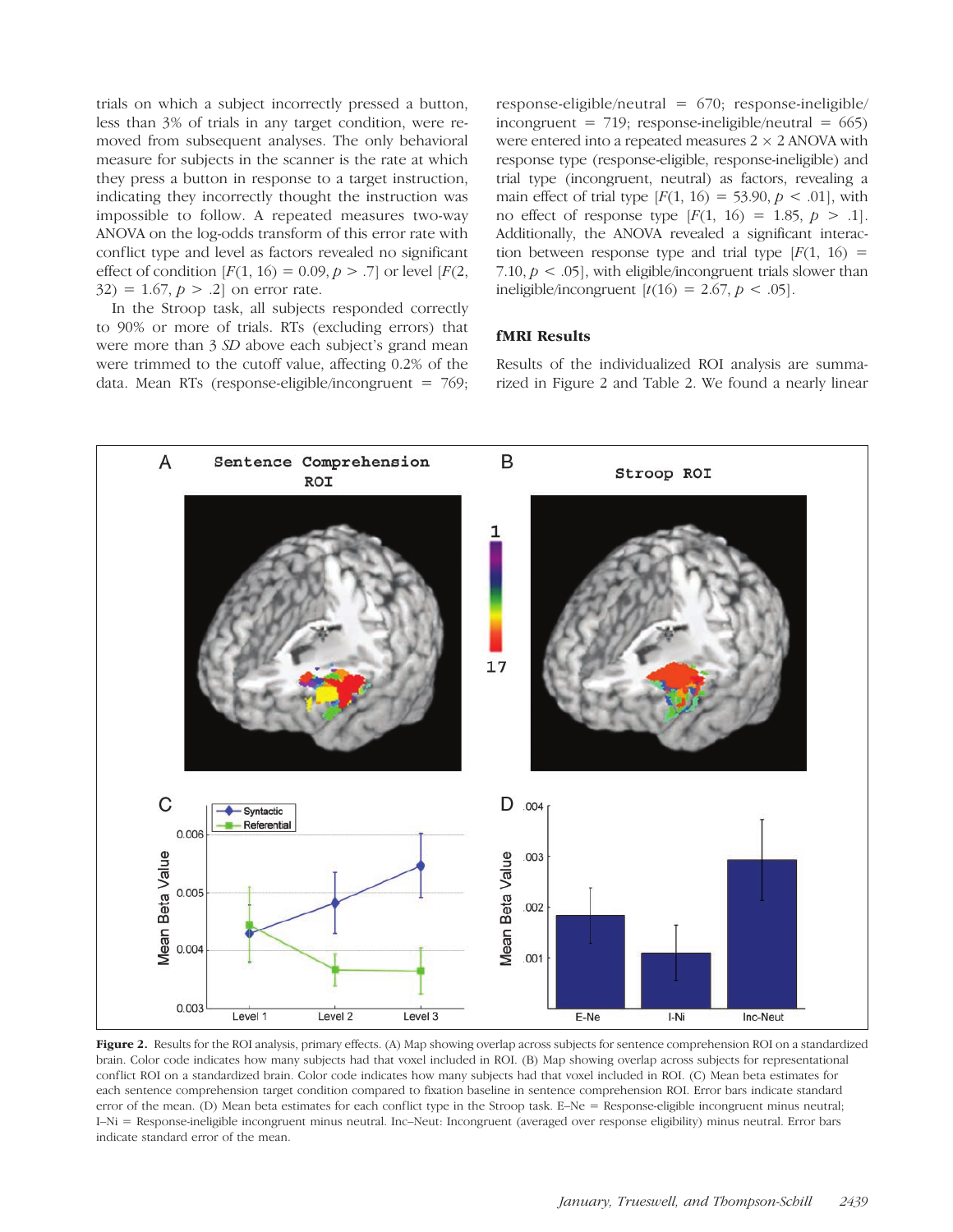**Table 2.** Summary Table of Results for Target Contrasts

| <i>ROI</i>  | $\boldsymbol{n}$ | Contrast | Mean Beta  | t       | $\overline{P}$ |
|-------------|------------------|----------|------------|---------|----------------|
| Sent. comp. | 16               | $R2-R1$  | $-0.001$   | $-1.28$ | > 0.20         |
| Sent. comp. | 16               | $R3-R2$  | $-0.00002$ | $-0.06$ | > .90          |
| Sent. comp. | 16               | $R3-R1$  | $-0.001$   | $-1.07$ | > .30          |
| Sent. comp. | 16               | S2–S1    | 0.001      | 1.14    | > 0.25         |
| Sent. comp. | 16               | $S3-S2$  | 0.001      | 1.20    | > 0.20         |
| Sent. comp. | 16               | $S3-S1$  | 0.001      | 4.07    | $< 0.01*$      |
| Sent. comp. | 16               | E-Ne     | 0.002      | 3.60    | $< 0.01*$      |
| Sent. comp. | 16               | $I-Ni$   | 0.001      | 1.84    | $< .09**$      |
| Sent. comp. | 16               | Inc-Neut | 0.002      | 3.60    | $< 0.01*$      |
| Stroop      | 16               | E-Ne     | 0.002      | 4.99    | $< 0.05*$      |
| Stroop      | 16               | I–Ni     | 0.001      | 2.00    | $0.05*$        |
| Stroop      | 16               | Inc–Neut | 0.003      | 5.72    | $< 0.05*$      |
| Rep. conf.  | 17               | S3–S1    | 0.001      | 2.50    | $0.05*$        |
| Rep. conf.  | 17               | $R3-R1$  | 0.0001     | 0.39    | > 0.70         |

Sentence comprehension task:  $R1$  = referential conflict, level 1;  $R2$  = referential conflict, level 2;  $R3$  = referential conflict, level 3;  $S1$  = syntactic conflict, level 1;  $S2 =$  syntactic conflict, level 2;  $S3 =$  syntactic conflict, level 3. Stroop task:  $E =$  response-eligible incongruent; Ne = neutral paired with response-eligible incongruent;  $I =$  responseineligible incongruent; Ni = neutral paired with response-ineligible incongruent; Inc = incongruent trials pooled across response eligibility; Neut = neutral trials pooled across response eligibility; Sent. comp. = sentence comprehension ROI; Rep. conf. = representational conflict ROI.

\*Significant at  $p < .05$ .

\*\*Marginally significant.

increasing response to predicted syntactic conflict in the sentence comprehension ROI, averaging over all suprathreshold voxels, with significantly higher response in S3 than in S1. An ANOVA on the beta values for each of the syntactic conflict target conditions revealed a significant linear trend  $[F(1, 15) = 16.58, p < .01]$ , indicating a statistically reliable increase in PLIFG activation as the level of conflict increased. We additionally found an effect of representational conflict in the Stroop ROI with activation in response to response-ineligible incongruent Stroop trials significantly higher than responseineligible incongruent trials. These results are consistent with the findings of Milham et al. (2001) and previous literature finding effects in the PLIFG of syntactic complexity (e.g., Caplan et al., 1998).

However, it is possible that there is specialization within the PLIFG for these different conflict types (syntactic conflict vs. Stroop conflict). We therefore tested for the syntactic conflict effect within the representational conflict ROI from the Stroop task and found a similar increase in activation with increasing syntactic conflict (Figure 3B). An ANOVA on the beta values in

this ROI for each of the syntactic conflict conditions revealed a significant linear trend  $[F(1, 16) = 6.25]$ ,  $p \leq 0.05$ . Additionally, we found a marginally significant effect for response-ineligible incongruent minus response-ineligible neutral in the sentence comprehension ROI. We additionally found significant effects for the response-eligible incongruent minus neutral and for all incongruent minus neutral in the sentence comprehension ROI, which is not surprising given that in all of these conditions there is representational conflict, with the response-eligible conflict trials adding response conflict as well.

This co-localization *within each subject* strongly argues for a shared mechanism across these tasks. Figure 3C shows the number of subjects who had a given voxel pass a threshold of  $t = 1.8$  for both the S3–S1 contrast and the response-ineligible incongruent minus responseineligible neutral contrast; every highlighted voxel indicates that at least one subject showed co-localization in that voxel. As can be seen in the figure, a fairly sizable region of the superior portions of BA 44 had, for any particular voxel, 14 or more of the 17 subjects (orange to red) showing co-localization of syntactic and Stroop conflict.

Interestingly, we did not find a monotonic effect for increasing referential conflict in any ROI, suggesting that a different mechanism is employed in these conditions. The conclusion that referential conflict resolution does not rely on the same mechanism as syntactic and Stroop conflict resolution must be tentative at this time, however. Among the nontarget trials in the sentence comprehension task, we included nine items that were globally referentially ambiguous (e.g., pat the dog paired with a context with two dogs, one holding a tube) to distract subjects from the target manipulation. Because this condition represents an extreme form of referential ambiguity, we analyzed these trials to test for effects of referential ambiguity in the PLIFG at its extreme. We found significantly more activation to these globally ambiguous fillers than any level of referential conflict in both the sentence comprehension ROI [all mean differences: 0.002, all  $t(14)$ s > 2.4, all  $ps < .05$ ] and representational conflict ROI [all mean differences: 0.002, all  $t(15)$ s > 3.1, all  $ps < .05$ ].<sup>4</sup> However, given the small number of these items, we are reluctant to draw strong conclusions from this post hoc test. Nevertheless, consistent with the idea that referential conflict may recruit different mechanisms, a visual inspection of a map showing voxels responsive to both syntactic ambiguity (S3 minus S1) and this global referential ambiguity (compared to R1) revealed that these voxels were smaller in number and distributed more ventrally than the overlap effects in Figure 3C.

The results of the whole-brain analysis show that this co-localization of conflict resolution mechanisms is relatively restricted to the PLIFG, with the only significant co-localizations being on the dorsal extent of the PLIFG,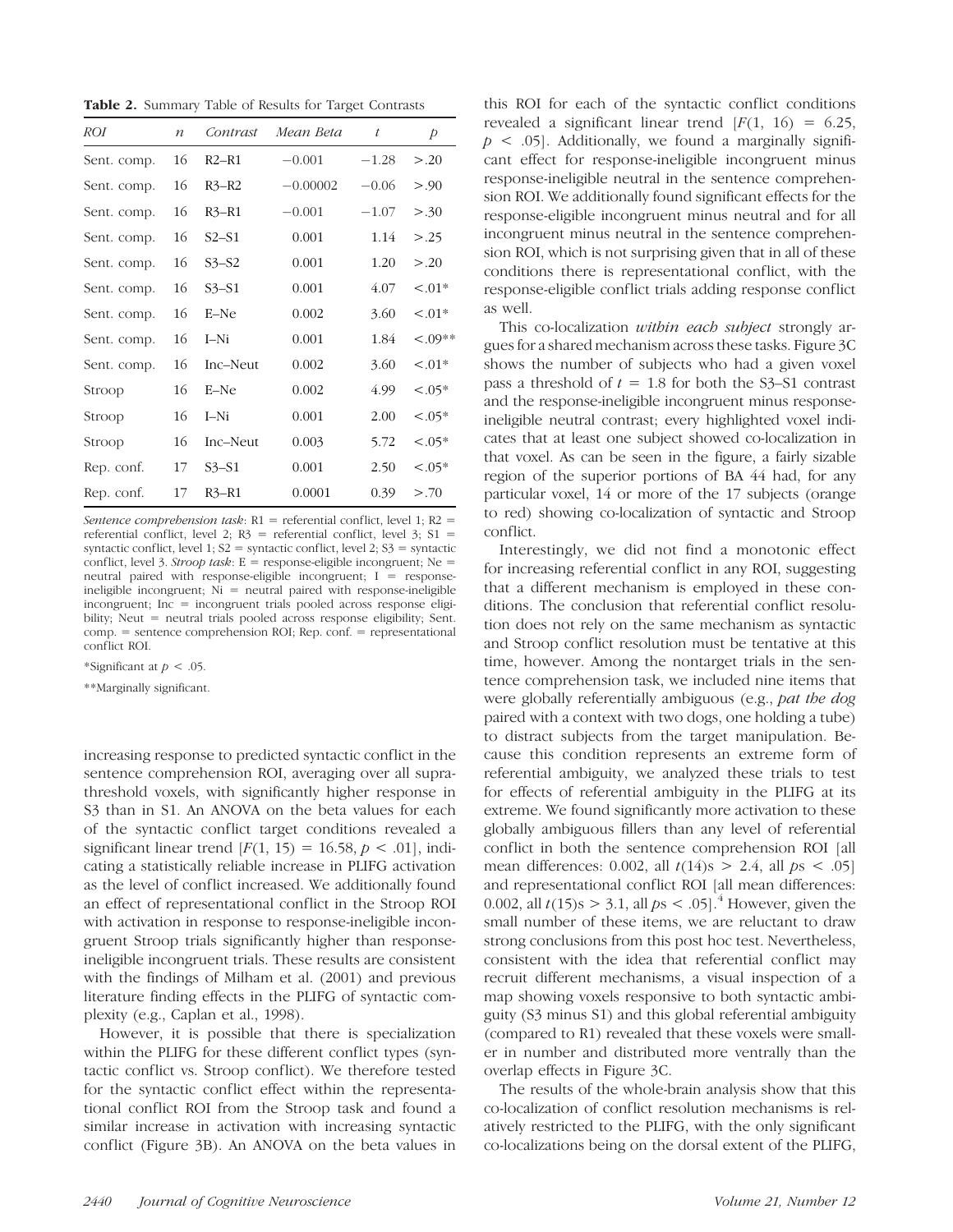Figure 3. Co-localization analyses. (A) The effects of Stroop conflict in the sentence comprehension ROI. (B) The effects of conflict in the sentence comprehension task in the representational conflict ROI. (C) Overlap of sentence comprehension ROI and representational conflict ROI. Letters next to sagittal slices indicate location of corresponding axial slices displayed above. Color code indicates the number of subjects who had a given voxel pass a threshold of  $t = 1.8$  for both S3-S1 and I–Ni.



moving into the MFG, and in a medial frontal region very near the pre-SMA (see Table 3 and Figure 4 for results and ROI locations). Because the S3 condition had more behavioral responses using an instrument in the norming group that acted out these instructions, this medial frontal activation is consistent with findings that the pre-SMA plays a role in response planning and selection (e.g., Mostofsky & Simmonds, 2008).

Table 3. Talairach Coordinates of Peak Coordinates of ROIs Identified in Post Hoc Analysis and  $p$  Values of Syntactic and Referential Contrasts in Them

| Location                                 | Number | BA    | Size (Voxels) | $\mathcal{X}% _{0}$ | $\mathcal V$ | $\boldsymbol{z}$ | $S3-S1$ | $R3-R1$ |
|------------------------------------------|--------|-------|---------------|---------------------|--------------|------------------|---------|---------|
| L. Cerebellum, inferior semilunar lobule |        |       | 175           | $-18$               | $-69$        | $-39$            | > 0.6   | > .3    |
| R. Cerebellum, inferior semilunar lobule |        |       | 74            | 39                  | $-75$        | $-39$            | > 4     | > 0.8   |
| L. Precentral gyrus                      |        | 6     | 358           | $-30$               | 2            | 33               | > 0.6   | > 0.6   |
| L. Inferior/middle frontal gyrus         | 1      | 44/46 | 18            | $-42$               | 33           | 15               | < .05   | > 0.1   |
| L. Inferior frontal gyrus                |        | 47    | 42            | $-63$               | 13           | 24               | > .3    | > 0.8   |
| R. Medial frontal gyrus                  | 2      | 8     | 15            | 9                   | 26           | 46               | < .005  | > .5    |
| R. Inferior frontal gyrus                |        | 47    | 248           | 48                  | 11           | 27               | > 0.2   | >5      |
| R. Insula                                |        |       | 22            | 33                  | 18           | 2                | > 8     | > 0.2   |
|                                          |        |       | 38            | 69                  | 15           | 2                | > .3    | > 0.2   |
|                                          |        |       | 51            | 54                  | 25           | $-40$            | > .3    | > 0.1   |
| L. Precuneus                             |        | 7     | 38            | $-30$               | $-45$        | 41               | > 1     | > .7    |
| R. Precuneus                             |        |       | 85            | 6                   | $-65$        | 50               | .054    | > .5    |
| R. Superior parietal lobule              |        | 7     | 34            | 33                  | $-54$        | 47               | > 0.9   | > .3    |

ROIs are all regions identified via the incongruent minus neutral contrast from the Stroop task surpassing a threshold of  $t = 3.252$  ( $p = .0025$ , uncorrected) with a minimum cluster size of 15. Number indicates the label for the region on Figure 4.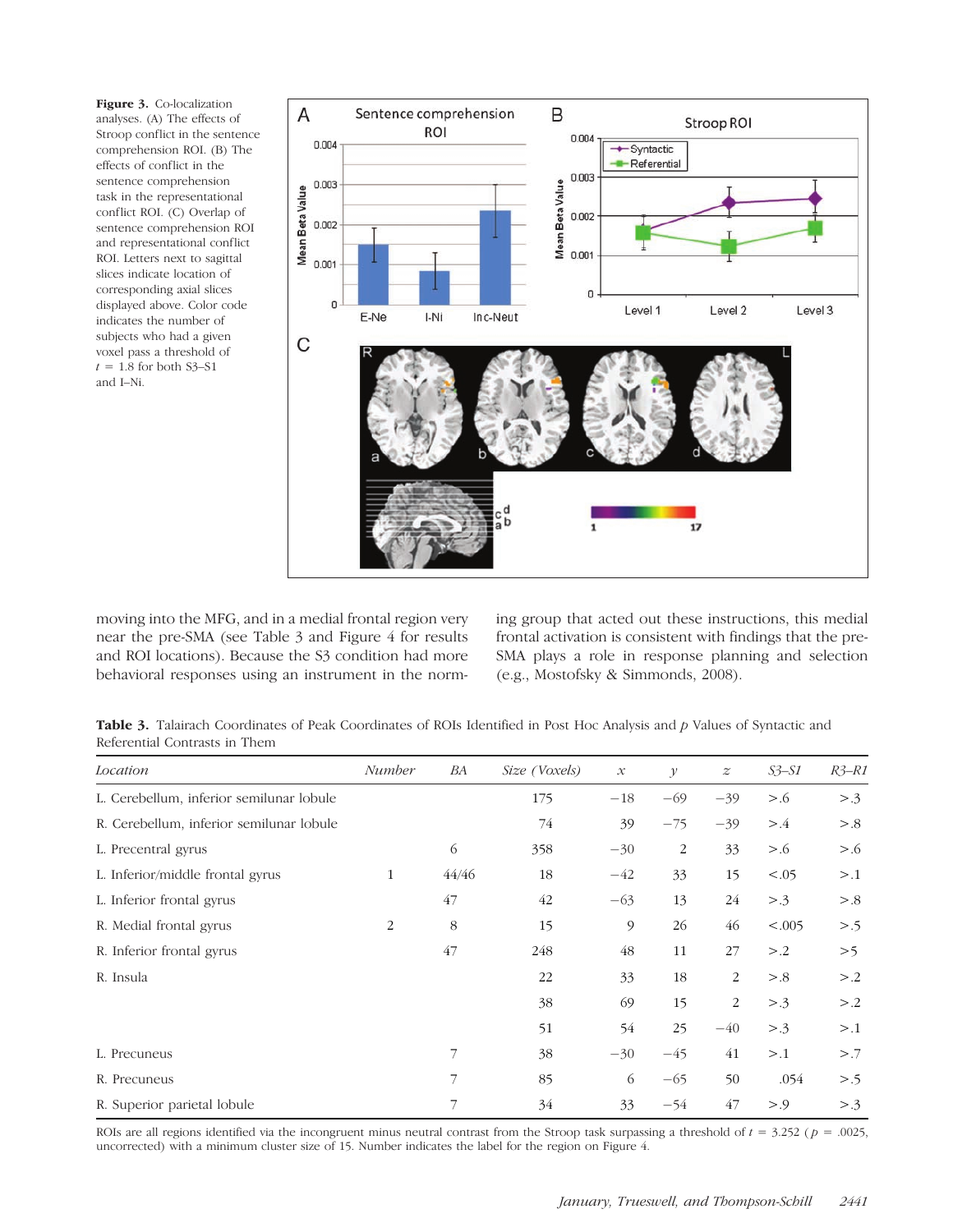

Figure 4. Locations of the left inferior frontal (1) and medial frontal (2) ROIs identified in the whole-brain analysis (see Table 3).

# DISCUSSION

These results strongly suggest that cognitive control mechanisms are recruited during syntactic ambiguity resolution. As the predicted need for cognitive control rose in the syntactic series, so too did activity in the PLIFG, in the same region that responded to representational conflict in the Stroop task. This co-localization of activation places strong constraints on its interpretation. Given that there is little or no syntactic processing in the Stroop task (and no syntactic conflict), the finding of increased PLIFG activation in the syntactic manipulation is most naturally attributed to a shared conflict resolution mechanism and not to additional syntactic processing associated with ambiguity. Thus, at a minimum, the mechanism involved must at least apply beyond the syntactic domain and may be even more domain-general than we can test here. The null result in the target referential manipulation is potentially instructive of the limits of the domain generality of the PLIFG conflict resolution mechanism: It does not appear to extend to the conflict embodied in this manipulation. One possible explanation for the pattern of results is that BA 44/45 may be responsible for resolving conflict of linguistic representations (phonological, syntactic, and semantic) but not conflicts in the mapping of linguistic input onto the visuospatial representations of the world. Recall that in the syntactic series there is no ambiguity regarding the mapping of the noun phrases in the utterance (e.g., ''the bear'' and ''the leaf'') onto the referent world (e.g., all scenes in this series contained exactly one bear and one leaf ). Rather, the ambiguity in this series was syntactic/semantic in nature, regarding the way in which the phrase ''with the stick'' is parsed and interpreted. Crucially, the fact that this syntactic series co-localizes with Stroop within each individual indicates that BA 44/45 is not exclusively responding to syntactic conflict.

As always though, a null result must be viewed with caution, as it does not necessarily offer evidence against the hypothesis being tested. For instance, the lack of a referential effect could also be due to the temporary nature of the referential ambiguity or the weakness of the manipulation. Such a tentative conclusion is bolstered by the fact that we did find increased PLIFG activation within the a priori sentence comprehension and representational conflict ROIs for filler sentences that had a referential ambiguity that was globally ambiguous (i.e., a referential ambiguity that was never resolved by the linguistic input or the context).

Our interpretation here is that the co-localization of Syntactic and Stroop effects within the PLIFG occurs because both manipulations have in common increased representational conflict. Other types of conflict, such as response conflict, may also play a role, but not to the degree that representational conflict does (indeed, no action was required in the linguistic task). We should note that the Milham et al. (2001) Stroop task, which was used here, has received some criticism (e.g., van Veen & Carter, 2005) pertaining especially to the extent to which it taps representational conflict. On the other hand, Nelson et al. (2003) also find that the PLIFG is responsive to representational conflict and not response conflict using a modified item recognition task. The outcome of this disagreement does not impact the main conclusion of our study, regarding the importance of conflict resolution mechanisms in sentence comprehension.

Our finding of co-localized processing from the Stroop task and the syntactic manipulation has important implications for the sentence comprehension literature. Specifically, we found that contextual factors known to influence real-time syntactic ambiguity resolution in past eye tracking studies (see Snedeker & Trueswell, 2004) modulated activity in brain regions associated with cognitive control. These results are most consistent with interactive, constraint-based theories of sentence processing, according to which the parser integrates information from multiple sources simultaneously to determine a coherent interpretation of the sentence (MacDonald, Pearlmutter, & Seidenberg, 1994; Trueswell & Tanenhaus, 1994). Although the temporally imprecise nature of the BOLD signal prevents us from ruling out a serial process, where an initial representation of the structure is created based solely on syntactic category information, the connection to previous eye tracking studies corroborates an interactive, parallel model. Moreover, if we accept MacLeod's (1991) analysis of the Stroop task as relying on parallel processing of both the word and color information and the findings from the cognitive control literature on PLIFG function as mediating competition among simultaneously active representations, our results support the view that competitive processes operate during sentence comprehension. Findings of competition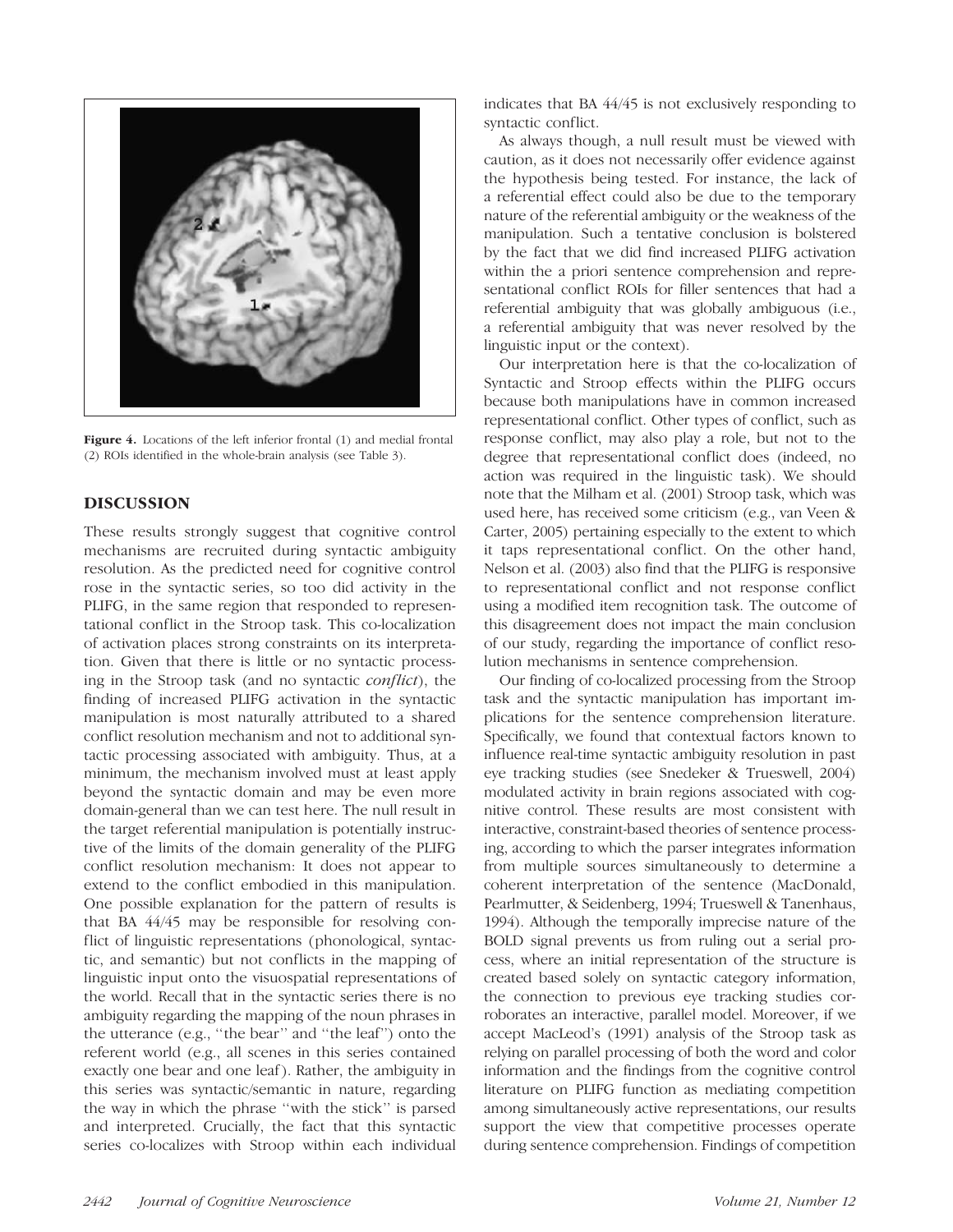are inconsistent with noncompetitive accounts of sentence parsing, such as the unrestricted race model proposed by van Gompel, Pickering, Pearson, and Liversedge (2005).

Our results also contribute to a theoretical unification of the diverse literature on the function of the PLIFG (Novick et al., 2005). By attributing PLIFG involvement during language comprehension to cognitive control, we can account for inconsistent (Kaan & Swaab, 2002) or nonspecific (Vigneau et al., 2006) findings of PLIFG involvement during sentence comprehension. Thus, our account would argue against the proposal that BA 44 or 45 is specialized for syntactic processing (Caplan et al., 1998) or for recovering the function of a phrase even though it is in a noncanonical position (e.g., logical object in subject position, as in passives; Grodzinsky, 2000). Rather, our proposal accounts for increased PLIFG functioning in syntactically complex sentences as a result of the need to alter the activation of multiple representations of the input in response to a number of potentially conflicting cues. Indeed, there are a number of accounts of syntactic complexity effects in the sentence parsing literature that rely on mechanisms of ambiguity resolution that could be reinterpreted in terms of cognitive control (e.g., Gennari & MacDonald, 2008; Van Dyke & Lewis, 2003). For example, Van Dyke and Lewis (2003) attribute failure to recover from an early misanalysis of a sentence to interference effects in memory, a domain in which the role of the PLIFG as a locus of cognitive control was established ( Jonides & Nee, 2006). Finally, these results strongly suggest that the prior findings of PLIFG activity in response to ambiguity (Mason & Just, 2007; Stowe, Paans, Wijers, & Zwarts, 2004; Mason et al., 2003) are related to the demands on cognitive control to direct activation from dominant to subordinate interpretations of an ambiguity.

#### Acknowledgments

This work was partially supported by an Integrative Graduate Education and Research Traineeship grant from National Science Foundation (NSF-IGERT 0504487), R01MH67008, NIH/ NINDS NNC P30NS045839, and R01DC009209. We thank Mark MacDonald for his help in completing this study.

Reprint requests should be sent to David January, 3401 Walnut St., Suite 400A, Philadelphia, PA 19104, or via e-mail: djanuary@ sas.upenn.edu.

#### **Notes**

1. The Milham et al. Stroop task has received some criticism, suggesting that the response-ineligible incongruent manipulation does not isolate representational conflict (van Veen & Carter, 2005). We delay discussion of this concern to the Discussion.

2. Three subjects completed only three runs of the sentence comprehension task.

3. For one subject, the button box was not connected to the computer during the sentence comprehension task. It was connected before starting the Stroop task.

4. One subject responded to each globally ambiguous filler as a catch trial, leaving only 15 and 16 subjects for the language ROI and Stroop ROI, respectively.

#### REFERENCES

- Aguirre, G. K., Zarahn, E., & D'Esposito, M. (1997). Empirical analyses of BOLD fMRI statistics: II. Spatially smoothed data collected under null-hypothesis and experimental conditions. Neuroimage, 5, 199–212.
- Altmann, G., & Steedman, M. (1988). Interaction with context during human sentence processing. Cognition, 30, 191–238.
- Amunts, K., Schleicher, A., Burgel, U., Mohlberg, H., Uylings, H. B. M., & Zilles, K. (1999). Broca's region revisited: Cytoarchitecture and intersubject variability. Journal of Comparative Neurology, 412, 319–341.
- Badre, D., & Wagner, A. D. (2006). Computational and neurobiological mechanisms underlying cognitive flexibility. Proceedings of the National Academy of Sciences, U.S.A., 103, 7186–7191.
- Badre, D., & Wagner, A. D. (2007). Left ventrolateral prefrontal cortex and the cognitive control of memory. Neuropsychologia, 45, 2883–2901.
- Barde, L. H. F., & Thompson-Schill, S. L. (2002). Models of functional organization of the lateral prefrontal cortex in verbal working memory: Evidence in favor of the process model. Journal of Cognitive Neuroscience, 14, 1054–1063.
- Bedny, M., Hulbert, J. C., & Thompson-Schill, S. L. (2007). Understanding words in context: The role of Broca's area in word comprehension [Special issue: Mysteries of meaning]. Brain Research, 1146, 101-114.
- Bedny, M., McGill, M., & Thompson-Schill, S. L. (2008). Semantic adaptation and competition during word comprehension. Cerebral Cortex, 18, 2574–2585.
- Blumstein, S. E., Myers, E. B., & Rissman, J. (2005). The perception of voice onset time: An fMRI investigation of phonetic category structure. Journal of Cognitive Neuroscience, 17, 1353–1366.
- Botvinick, M. M., Braver, T. S., Barch, D. M., Carter, C. S., & Cohen, J. D. (2001). Conflict monitoring and cognitive control. Psychological Review, 108, 624–652.
- Caplan, D., Alpert, N., & Waters, G. (1998). Effects of syntactic structure and propositional number on patterns of regional cerebral blood flow. Journal of Cognitive Neuroscience, 10, 541–552.
- Crain, S., & Steedman, M. (1985). On not being led up the garden path: The use of context by the psychological parser. In D. Dowty, L. Karttunen, & A. Zwicky (Eds.), Natural language processing: Psychological, computational, and theoretical perspectives (pp. 320–358). Cambridge: Cambridge University Press.
- Derrfuss, J., Brass, M., Neumann, J., & von Cramon, D. Y. (2005). Involvement of the inferior frontal junction in cognitive control: Meta-analyses of switching and Stroop studies [Special issue: Meta-Analysis in functional brain mapping]. Human Brain Mapping, 25, 22–34.
- Derrfuss, J., Brass, M., & von Cramon, D. Y. (2004). Cognitive control in the posterior prefrontal cortex: Evidence from common activations in task coordination, interference control, and working memory. Neuroimage, 23, 604–612.
- Desimone, R., & Duncan, J. (1995). Neural mechanisms of selective visual attention. Annual Review of Neuroscience, 18, 193–222.